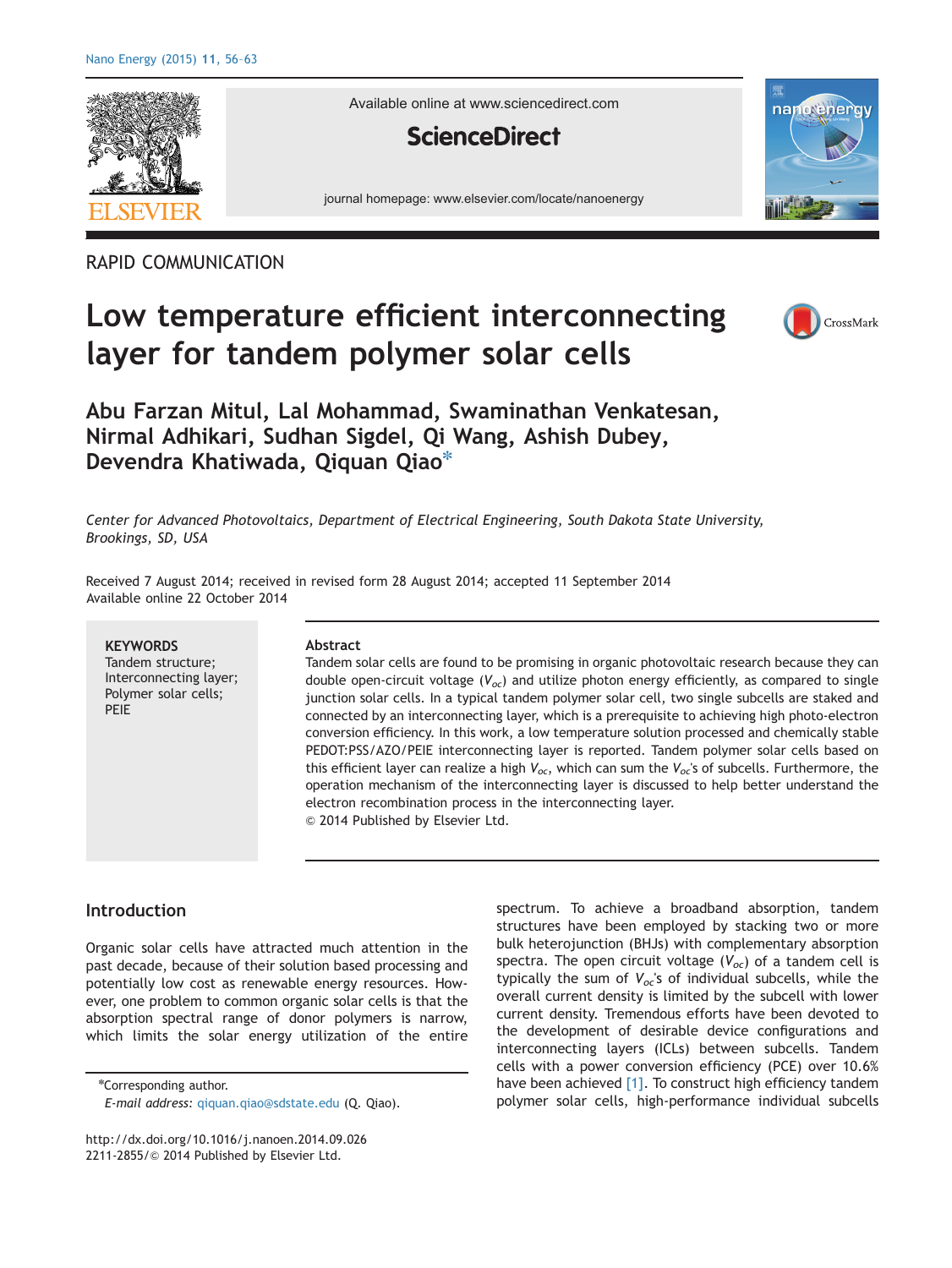using polymers with complementary absorption are needed [2]. Additionally, a tandem solar cell requires an ICL between subcells [3]. Ideally, the ICL and subcells should form ohmic contact, and the ICL also should function as a charge recombination layer to complete the circuit so that the  $V_{\alpha c}$  can add up. In inorganic tandem solar cells, the interconnecting layer is a tunneling diode consisting of heavily doped n- and p-type layers. In their organic counterparts, small moleculare tandem solar cells are simpler because the interconnecting layer and the top subcell are thermally evaporated. For example, Leo et al. evaporated highly p-doped N,N'-diphenyl-N,N'-bis(4-(N,N-bis(naphth-1 yl)-amino)-biphenyl-4-yl)-benzidine (DiNPB) and n-doped  $C_{60}$ directly connecting two cells as a recombination layer [4]. The evaporation based approach has disadvantages including complicated process and high cost. Solution processed polymer tandem cells also have challenges. In addition to optical transparency and electrical functionality, the interconnection layer coating should not damage the existing subcells. Thus, the solvent selection is critical [2]. The penetration of solvents through the ICL may disturb charge carrier selectivity of the ICL between two subcells, and thus enhance the charge recombination loss [3]. Therefore, a reduced  $V_{oc}$  is commonly observed for tandem cells. Furthermore, once coated, the ICL should provide protection so that the sequential BHJ active layer of the second subcell will not damage the underlying layers. Therefore, the ICL should have mechanical robustness in addition to device functionality.

The knowledge regarding interfacial layers accumulated in the organic light emitting diode (OLED) and organic photovoltaic (OPV) research fields provided strong support for tandem OPV interconnecting layer development. In 2006, Kawano et al. demonstrated a polymer tandem solar cell using sputtered indium tin oxide (ITO) combined with poly(3,4 ethylenedioxythiophene):poly(styrene sulfonate) (PEDOT:PSS) as inter-connecting layer [5]. However, there was a loss in  $V_{oc}$ of the tandem cell compared to the reference single cells because of the high contact resistance between the ITO and bottom cell interface. Janssen et al. showed an efficient ICL consisting of n-type and p-type layers, where the n-type layer is a bi-layer structure lithium fluoride/aluminum (LiF/Al) and the p-type layer is a bi-layer of gold (Au)/PEDOT [6]. However, the metal (Au) layer in this ICL is thick, which leads to a loss in transmittance of photons for the rear subcell. In addition, both the p- and n-type layers are formed through vacuum deposition, not all solution processed. Solution-processed electron transport layers such as zinc oxide (ZnO) and titanium dioxide (TiO<sub>2</sub>) have been used as n-type interlayer in single junction polymer solar cells [7-13]. These electrontransporting layers are wide band gap semiconductors and are highly transparent in the visible and near-infrared (NIR) wavelength range where the polymer solar cells absorb. On the p-type side, PEDOT:PSS is an excellent hole-transporting layer for polymer solar cells  $[14]$ . It has been reported that the regular PEDOT:PSS layer is not strong enough to provide protection. The solution to this problem is using a low boiling temperature solvent (e.g., chloroform) for the deposition of the second subcell. High performance polymer solar cells are typically based on 1,2-Dichlorobenzene (ODCB) or chlorobenzene (CB) because they can facilitate morphology development for effective charge transport and collection. To overcome the challenge of making high performance tandem solar cells using higher boiling point solvent, Yang et al. introduced surfactant and dimethylformamide (DMF) into PEDOT:PSS to improve the mechanical properties and the conductivity of PEDOT:PSS. The modified PEDOT:PSS layer became very robust and showed excellent electrical conductivity and transparency [3,15]. PCE of 5.84% with a regular tandem device architecture utilizing an  $Al-TiO<sub>2</sub>-PEDOT:PSS$ interlayer was achieved by Srista et al. in 2010 [1]. An inverted tandem cell with a PCE of 8.62% using modified PEDOT:PSS-ZnO interlayer was achieved by Dou et al. in 2012. [15] There were issues with ZnO stability such as aggregation of ZnO nanoparticles. Repeated ultraviolet (UV) illumination is required to remove the "S shape" current density–voltage (J-V) curves in ZnO/PEDOT:PSS interlayer and form ohmic contact at the interconnecting layer  $[16]$ . Room temperature processable metal oxides are ideal materials for developing efficient and stable single layer and multilayer organic solar cells, though several commonly employed metal-oxide interlayers such as ZnO demanding post-thermal annealing to attain improved conductivity [17]. Such high temperature processing is a drawback for realizing competitive organic solar cells. Generally speaking, an ideal interconnecting layer needs to possess an energy level matching with those of donor and acceptor molecules in the active layer, sufficient conductivity, high transparency, uniform coverage and good chemical stability. Several interconnecting layers including  $TiO<sub>x</sub>/$ PEDOT:PSS [15], ZnO/PEDOT:PSS [3], molybdenum trioxide (MoO3)/Al/ZnO [18], Al/TiO2/PEDOT:PSS [1], LiF/Al/Au/ PEDOT: PSS  $[6]$ , LiF/Al/MoO<sub>3</sub>  $[19]$ , and MoO<sub>3</sub>/Ag/Al/Calcium (Ca) [20] have recently been demonstrated. More recently, graphene oxide (GO) based interconnecting layers, such as ZnO/GO:PEDOT:PSS [21] and ZnO/GO:single-walled carbon nanotube (SWNTs) [22] have also been reported. Because of the low conductivity of GO, however, certain highly conductive materials (e.g., PEDOT:PSS, SWNTs) have to be blended into the GO interconnecting layer, which complicated the device fabrication and limited the  $V_{\alpha}$  of tandem cells to be only  $\sim$  80% of the sum of that of the subcells. There is a need to provide stable and optical transparent interconnecting layers that can be processed by low temperature solution [23].

Brabec et al. demonstrated aluminum-doped zinc oxide (AZO) layers from a sol-gel precursor, which can be processed at lower processing temperatures  $(<150 \degree C)$ . AZO with lower processing temperatures ( $<$ 150 °C) offers a suitable temperature for plastic substrates and deposition onto organic films [24] because some medium and low bandgap polymers cannot bear high temperatures. Low temperature solution processed interconnecting layer is a requirement for stacking two or more bulk heterojunction (BHJs) in tandem solar cells to achieve a broad absorption. Previous research revealed that the S-shape curves could be derived from an interfacial barrier [25]. Ethoxylated polyethylenimine (PEIE) can facilitate electron transport by lowering the energy barrier between the active layer and ITO cathode in BHJ devices [26]. Here, we report PEDOT: PSS/AZO/PEIE as a low temperature processable, efficient interconnecting layer for tandem polymer solar cells. Devices based on this efficient layer can realize high  $V_{oc}$ 's, which can sum the  $V_{oc}$ 's of subcells. The operation mechanism of the interconnecting layer is also discussed to help understand the electron recombination process in the interconnecting layer.